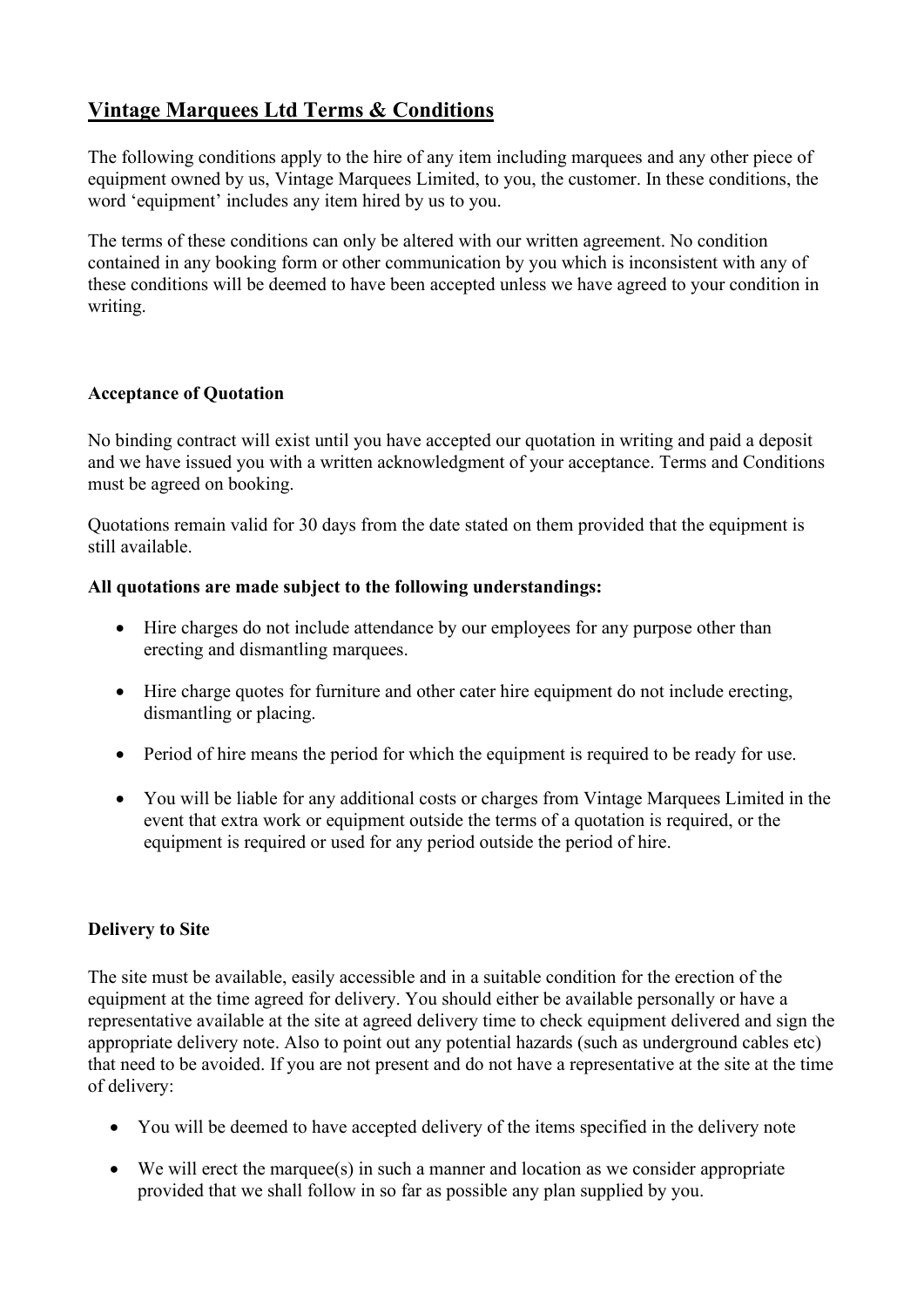- Marquee prices are listed as 'from'. If our vans cannot be parked within 10m of the marquee site, or access is awkward and requires extra time for carrying equipment, this costs us extra in terms of time and money. These costs will be passed on to you, the customer.
- If you require us to move any marquee already erected for any reason which is not our fault, you will be liable for an additional charge.

#### **Ownership**

All equipment hired remains at all times the sole property of Vintage Marquees Limited. You may not sub-hire or part with possession of the equipment and you may not allow any encumbrance to be created over the equipment.

#### **Erection, Dismantling & Delivery**

- The Hirer agrees not to attempt to erect, dismantle, alter or interfere in anyway with the Company's property except by prior agreement with the Company.
- The Company will do it's upmost to comply with the Hirer's wishes wherever preference as to delivery, erection or removal dates are requested but regret we cannot guarantee in advance that equipment will be delivered, erected or removed on a specified day.
- Where no preference is stated, the Company will deliver, erect or remove equipment at its discretion.
- Intended delivery and collection dates are available from the Company's office 5 days prior to the date of hire.
- The Company cannot accept any responsibility whatsoever for any damage caused to underground pipes, drains and cables the position of which has not been clearly marked on the ground. It should be noted that the pegs holding marquees may be driven up to one meter into the ground. You should note that you are responsible for repairing and making good any damage caused to the site by erection or dismantling of any equipment. The site must be cleared of all obstacles prior to delivery of the marquee. If we have to move any obstacles, we will not be held liable for any damage as a result of this.
- Our own insurance covers accidental damage that could be caused by the VM team during erection of a marquee, such as hitting an underground cable or pipe. Our cover is only valid if you the Customer have signed these Terms and Conditions agreeing that to the best of your knowledge there are no underground hazards where we will be erecting one of our marquees for your event.
- Permits The customer is responsible for giving notice to or obtaining permits from all authorities and/ or site owners prior to the erection of equipment. The Company will require full payment of the contract in the event of prevention of erection of the equipment due to permits not being obtained.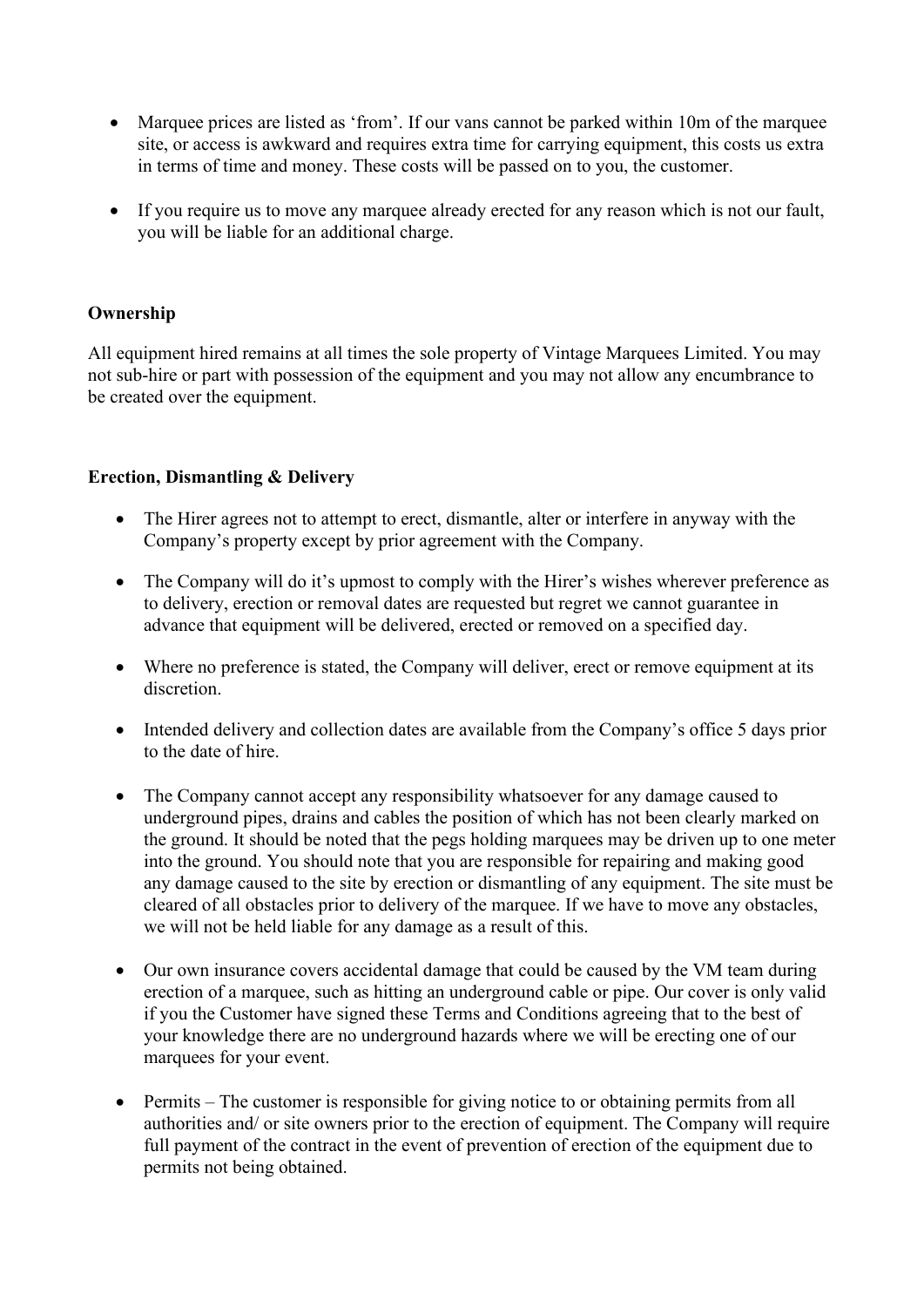- You are responsible for having arranged insurance in your name for the equipment from the time of delivery until the final collection is made by our staff, If you take out your own insurance cover, your insurance company will pay for any accidental damage caused by a third party during your hire period.
- A charge will be levied for cleaning or repair as necessary for all equipment not collected from site or returned in the same condition as hired. The Company reserves the right to make
- Delivery A delivery/ collection charge will be applied and calculated dependent on mileage, travel time and number of crew traveling.

### **Payment**

A non-refundable deposit of 25% of the quote total must be paid prior to Vintage Marquees acknowledging the booking. The balance of the hire charge shall be payable by you no later than 14 days prior to the event.

When the deposit amount is paid and the Terms and Conditions signed, the booking is secure.

# *Hire goods will not be released until the balance payment is made in full.*

# **Non-availability of Equipment**

If for reasons beyond our control any item of equipment booked is not available for the period of hire, we reserve the right to substitute an alternative size of marquee or other equipment to meet, as near as possible, your requirements. If we do so you will not have any claim against us. In the event that we cannot substitute suitable alternative sizes of equipment we shall notify you of cancellation of the contract in which event any deposit or other monies paid by you will be refunded immediately, but otherwise no claim shall lie against us.

### **Care of Equipment**

- Accidental Damage Please note: The customer will remain responsible for and will indemnify the Company against any theft, loss or malicious damage (including cigarette burn damage) howsoever caused to all hired goods and equipment. The customer is recommended to notify an existing insurer or arrange specific a charge to the customer for cleaning and repair of the goods and equipment back to hire condition, should there be accidental or malicious damage, soiling, burns or staining.
- Please note that you are responsible for the first £500 of any loss of or damage to the marquees, and that you remain responsible for and will indemnify Vintage Marquees Limited against any loss of or damage to all hired equipment resulting from wanton damage, your negligence or legal liability. The £500.00 excess only applies to marquees. Other items which incur damage will be reimbursed individually
- Given the risk of damage to a marquee in windy conditions you must take all reasonable precautions to ensure that all openings are firmly closed when not in use and are open only for the purposes of entering and leaving the marquee.